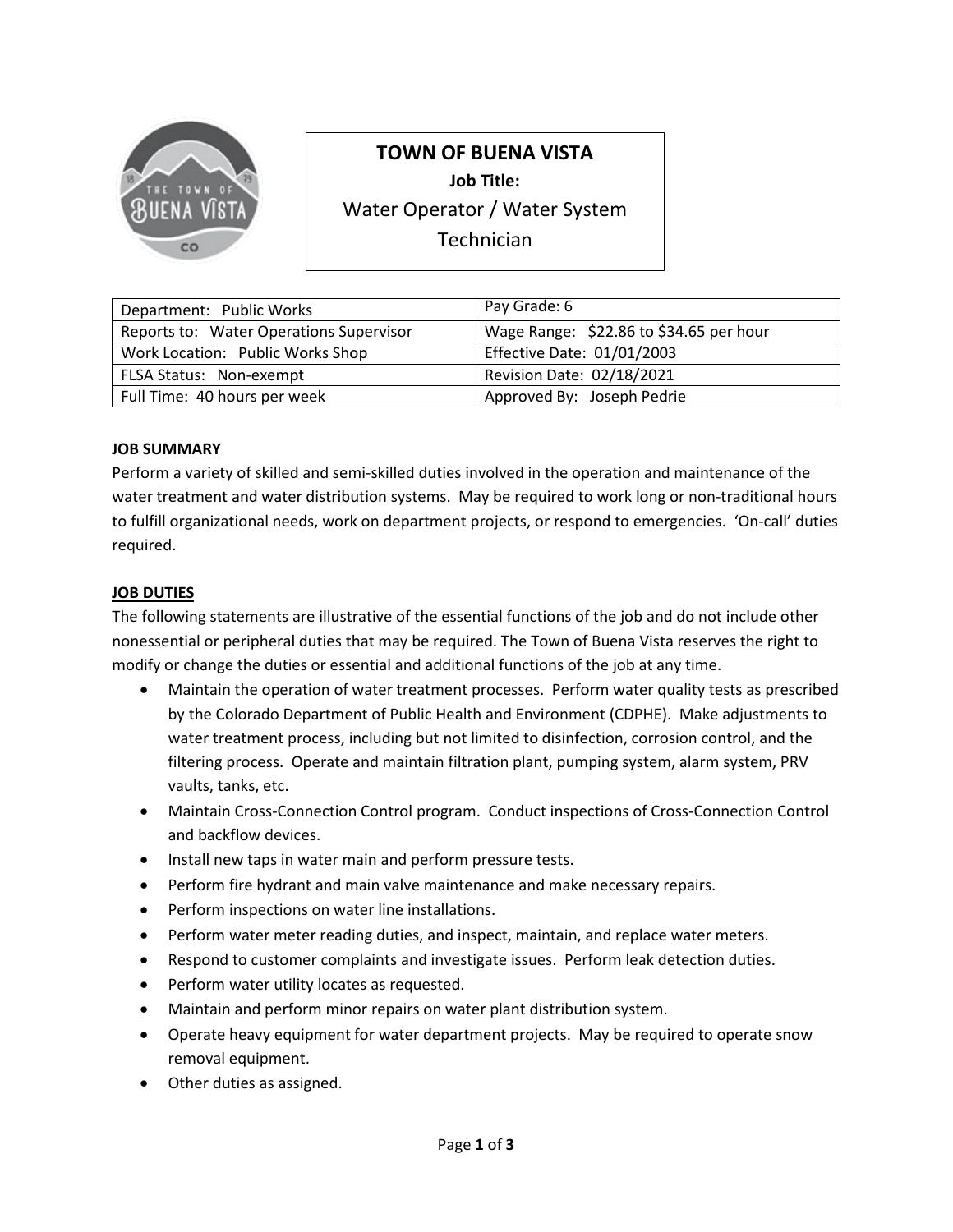### **SUPERVISORY RESPONSIBILITIES**

• No formal supervisory responsibility. May act as a resource or expert in program area, providing technical guidance to less experienced staff.

## **KNOWLEDGE, SKILLS, AND ABILITIES**

#### **Knowledge of:**

- Principles, methods, materials, state and local regulations, and equipment common to municipal water operations.
- Current construction techniques and methods, as well as basic water engineering principles.
- Common computer software, including Microsoft Word and Excel.
- GIS basics.
- Safe operational procedures.

#### **Skills and Ability to:**

- Apply appropriate decision-making skills within scope of work procedures.
- Detect hazards and violations and recommend corrective actions.
- Operate heavy equipment and a variety of power and hand tools.
- Have CDL or obtain within six months of hire date.

#### **EDUCATION AND EXPERIENCE**

- **Education/Training:** High school diploma or GED required.
- **License or Certificates:** Class 'D' Water Operator certification is mandatory, Cross-Connection Control Technician license is preferred but not mandatory, Colorado driver's license is required. Must obtain Class '1' Distribution Certification within six months of hire date.
- **Work Experience:** At least two years of experience as a Certified Water Operator.

## **PHYSICAL DEMANDS AND WORKING ENVIRONMENT**

The physical demands and work environment described here are representative of those that must be met by an employee to successfully perform the functions of the job. Work involves walking, talking, hearing, using hands to handle, feel, or operate objects, tools, or paper, and reaching with hands and arms.

- **Environment:** Most duties of this position are performed in an outside environment involving frequent exposure to extreme heat or cold, to wet weather conditions, and to dry, dusty, and noisy environments. Occasional exposure to concrete dust, hot asphalt, fumes, solvents, grease, oil, chemicals, water, and underground hazards.
- **Physical:** Frequent sitting, standing, step climbing, and walking. Must be able to operate motor vehicles and heavy equipment. Employee must not be afraid of heights, must be able to climb a ladder, and must be capable of lifting and carrying 50 pounds repeatedly. Will require climbing, balancing, bending, stooping, kneeling, and/or crouching. Must be able to walk on uneven or slippery surfaces.